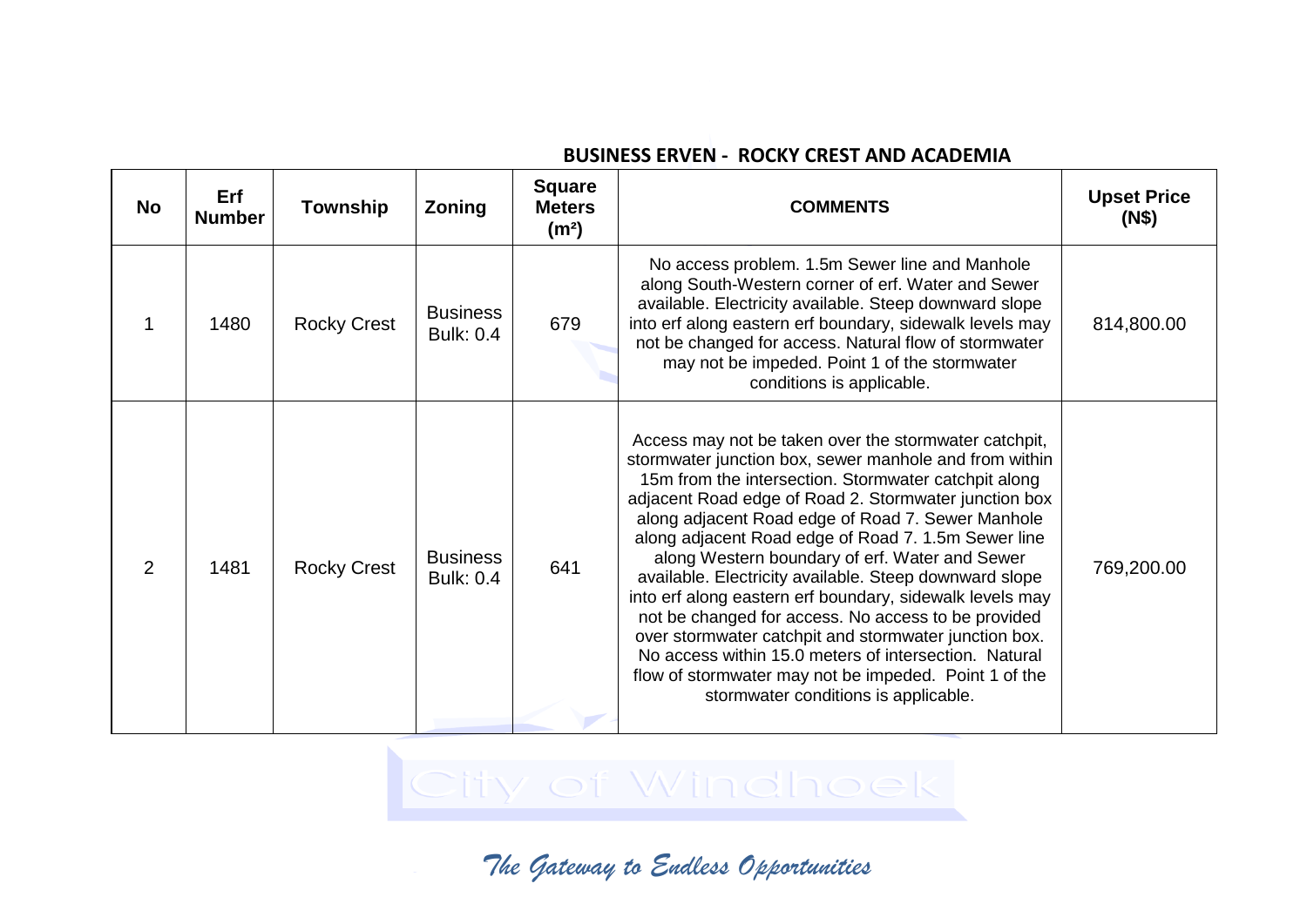| 3 | 1482 | <b>Rocky Crest</b> | <b>Business</b><br><b>Bulk: 0.4</b> | 2534 | Access may not be taken over the sewer manhole.<br>Sewer Manhole along adjacent Road edge of Road 15.<br>No stromwater concern, point 1 of clause 35 of the<br>Town Planning Scheme applicable. Water and Sewer<br>available. Electricity available. Steep upward slope into<br>erf along western erf boundary, sidewalk levels may not<br>be changed for access. Natural flow of stormwater may<br>not be impeded. Point 1 of the stormwater conditions is<br>applicable.                                                                                                                                                                                                                                                                                                           | 3,040,800.00 |
|---|------|--------------------|-------------------------------------|------|--------------------------------------------------------------------------------------------------------------------------------------------------------------------------------------------------------------------------------------------------------------------------------------------------------------------------------------------------------------------------------------------------------------------------------------------------------------------------------------------------------------------------------------------------------------------------------------------------------------------------------------------------------------------------------------------------------------------------------------------------------------------------------------|--------------|
| 4 | 1483 | <b>Rocky Crest</b> | <b>Business</b><br><b>Bulk: 0.4</b> | 687  | Access may not be taken over the sewer manhole.<br>Sewer Manhole along adjacent Road edge of Road 15.<br>Water and Sewer available. Electricity available. Steep<br>upward slope into erf along western erf boundary,<br>sidewalk levels may not be changed for access. Natural<br>flow of stormwater may not be impeded. Point 1 of the<br>stormwater conditions is applicable.                                                                                                                                                                                                                                                                                                                                                                                                     | 824,400.00   |
| 5 | 1484 | <b>Rocky Crest</b> | <b>Business</b><br><b>Bulk: 0.4</b> | 655  | Access may not be taken over the stormwater catchpit,<br>stormwater inlet, sewer manhole and from within 15m<br>from the intersection. Stormwater catchpit along<br>adjacent Road edge of Road 7. Stormwater inlet<br>structure on erf. Sewer Manhole along adjacent Road<br>edge of Road 7. Water and Sewer available. Electricity<br>available. Steep downward slope into erf along western<br>erf boundary, sidewalk levels may not be changed for<br>access. No access to be provided over stormwater<br>catchpit and stormwater inlet structure. No access within<br>15.0 meters of intersection. Stormwater inlet structure in<br>south western corner of erf, natural flow of stormwater<br>may not be impeded. Points 1 to 8 of the stormwater<br>conditions are applicable. | 786,000.00   |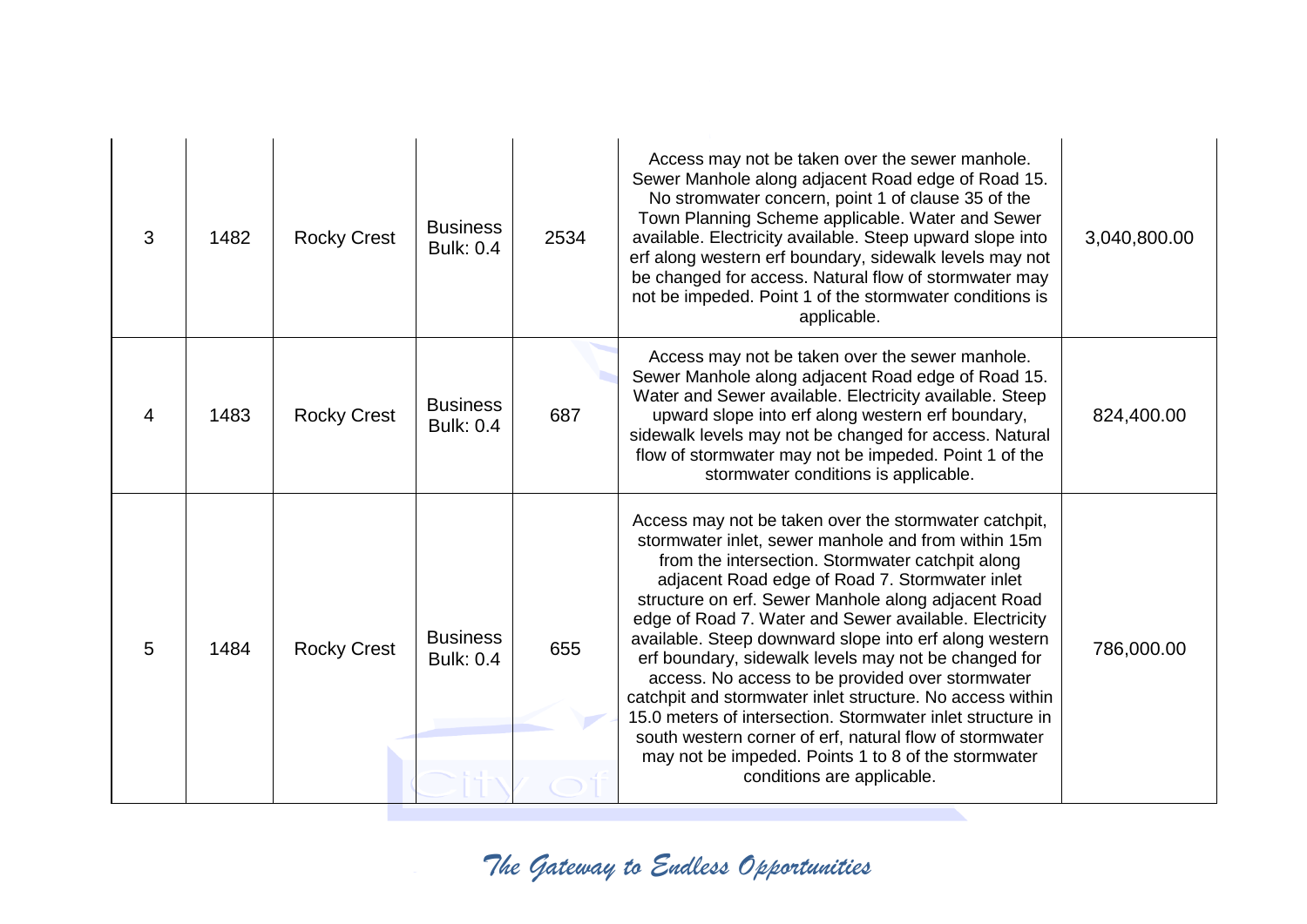| 6 | 1485 | <b>Rocky Crest</b> | <b>Business</b><br><b>Bulk: 0.4</b> | 992 | Access may not be taken over the sewer manhole.<br>Sewer Manhole along adjacent Road edge of Road 7.<br>Water and Sewer available. Electricity available.<br>Sidewalk levels may not be changed for access. Natural<br>flow of stormwater may not be impeded. Point 1 of the<br>stormwater conditions is applicable.                                                                                            | 1,190,400.00 |
|---|------|--------------------|-------------------------------------|-----|-----------------------------------------------------------------------------------------------------------------------------------------------------------------------------------------------------------------------------------------------------------------------------------------------------------------------------------------------------------------------------------------------------------------|--------------|
| 7 | 1487 | <b>Rocky Crest</b> | <b>Business</b><br><b>Bulk: 0.4</b> | 864 | Access may not be obtained from within 15m from the<br>intersection. Water and Sewer available. Electricity<br>available. Steep upward slope into erf along western<br>and northern erf boundaries, sidewalk levels may not be<br>changed for access. No access within 15.0 meters of<br>intersection. Natural flow of stormwater may not be<br>impeded. Point 1 of the stormwater conditions is<br>applicable. | 1,036,800.00 |
| 8 | 1488 | <b>Rocky Crest</b> | <b>Business</b><br><b>Bulk: 0.4</b> | 943 | Access may not be taken over the sewer manhole.<br>Sewer Manhole along adjacent Road edge of Road 16.<br>Water and Sewer available. Electricity available. Steep<br>upward slope into erf along western erf boundary,<br>sidewalk levels may not be changed for access. Natural<br>flow of stormwater may not be impeded. Point 1 of the<br>stormwater conditions is applicable.                                | 1,131,600.00 |
| 9 | 1489 | <b>Rocky Crest</b> | <b>Business</b><br><b>Bulk: 0.4</b> | 940 | No access problem. Water and Sewer available.<br>Electricity available. Steep upward slope into erf along<br>western erf boundary, sidewalk levels may not be<br>changed for access. Natural flow of stormwater may not<br>be impeded. Point 1 of the stormwater conditions is<br>applicable                                                                                                                    | 1,128,000.00 |

City of Windhoek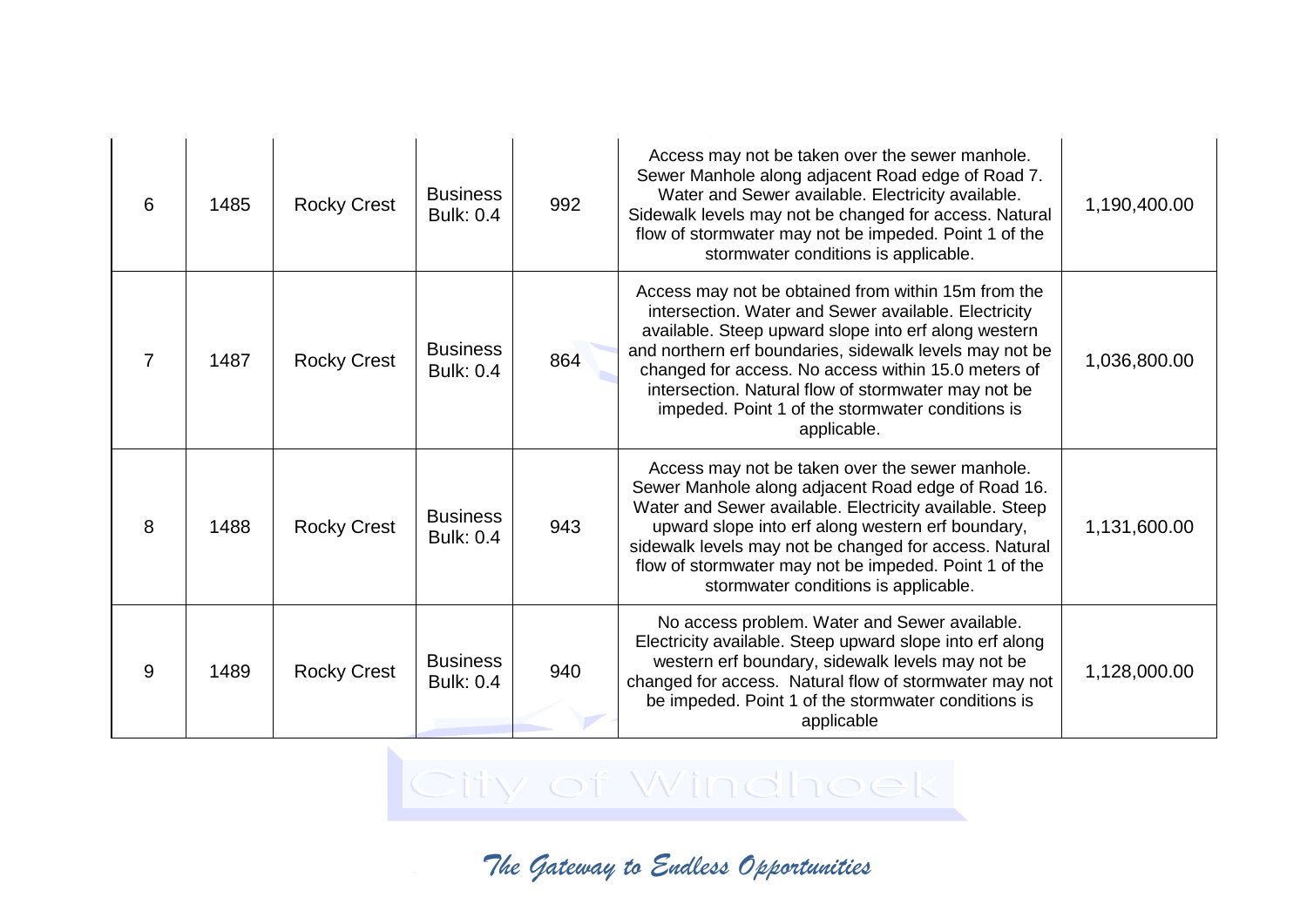| 10 | 1490 | <b>Rocky Crest</b> | <b>Business</b><br><b>Bulk: 0.4</b> | 909 | Access may not be taken over the sewer manhole and<br>from within 15m from the intersection. Sewer Manhole<br>along adjacent Road edge of Road 16. Water and<br>Sewer available. Electricity available. Steep upward<br>slope into erf along western erf boundary, sidewalk<br>levels may not be changed for access. No access within<br>15.0 meters of intersection (curve). Natural flow of<br>stormwater may not be impeded. Point 1 of the<br>stormwater conditions is applicable.                                                                                                                                          | 1,090,800.00 |
|----|------|--------------------|-------------------------------------|-----|---------------------------------------------------------------------------------------------------------------------------------------------------------------------------------------------------------------------------------------------------------------------------------------------------------------------------------------------------------------------------------------------------------------------------------------------------------------------------------------------------------------------------------------------------------------------------------------------------------------------------------|--------------|
| 11 | 1491 | <b>Rocky Crest</b> | <b>Business</b><br><b>Bulk: 0.4</b> | 776 | Access may not be obtained from within 15m from the<br>intersection. Stormwater Inlet structure on erf to catch<br>water. Water and Sewer available. Electricity available.<br>Steep downward slope into erf along western erf<br>boundary, sidewalk levels may not be changed for<br>access. No access to be provided over stormwater inlet<br>structure. No access within 15.0 meters of intersection.<br>Stormwater trench flowing over erf to stormwater inlet<br>structure in north western corner of erf, natural flow of<br>stormwater may not be impeded. Points 1 to 8 of the<br>stormwater conditions are applicable. | 931,200.00   |

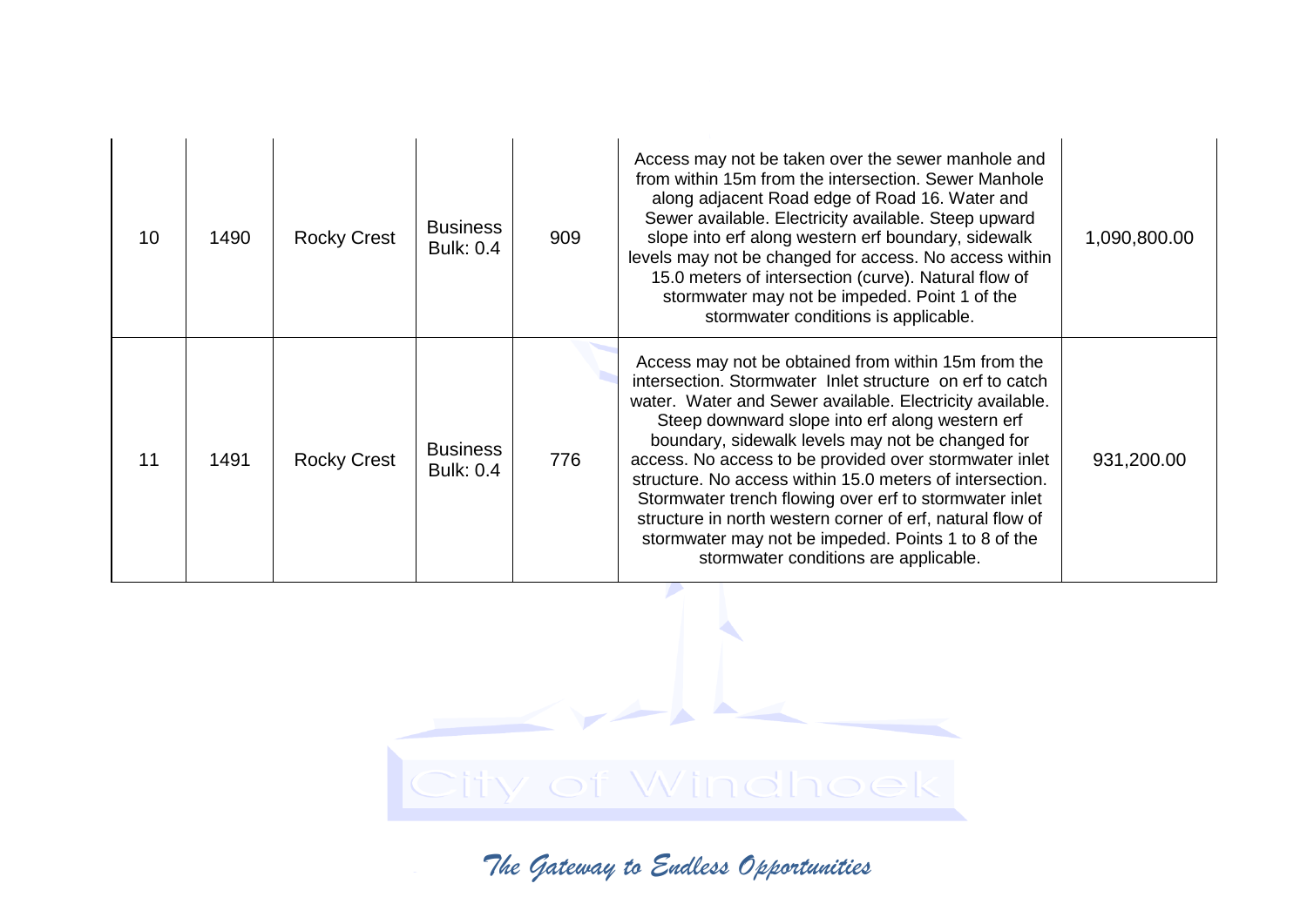| 12 | 1492 | <b>Rocky Crest</b> | <b>Business</b><br><b>Bulk: 0.4</b> | 827 | Access may not be taken over the stormwater catchpit<br>and from within 15m from the intersections. Stormwater<br>catchpit along adjacent Road edge of Road 16. 1.5m<br>Sewer line and Manhole along Western boundary of erf.<br>Water and Sewer available (mid-block). Electricity<br>available. Steep upward slope into erf along northern erf<br>boundary, sidewalk levels may not be changed for<br>access. No access to be provided over stormwater<br>catchpit. No access within 15.0 meters of intersection.<br>Natural flow of stormwater may not be impeded. Point 1<br>of the stormwater conditions is applicable. | 992,400.00 |
|----|------|--------------------|-------------------------------------|-----|------------------------------------------------------------------------------------------------------------------------------------------------------------------------------------------------------------------------------------------------------------------------------------------------------------------------------------------------------------------------------------------------------------------------------------------------------------------------------------------------------------------------------------------------------------------------------------------------------------------------------|------------|
| 13 | 1493 | <b>Rocky Crest</b> | <b>Business</b><br><b>Bulk: 0.4</b> | 601 | Access may not be taken over the stormwater catchpit.<br>Stormwater catchpit along adjacent Road edge of Road<br>16. 1.5m Sewer line along Western boundary of erf<br>(mid-block). Water and Sewer available. Electricity<br>available. Sidewalk levels may not be changed for<br>access. No access to be provided over stormwater<br>catchpit. Natural flow of stormwater may not be<br>impeded. Point 1 of the stormwater conditions is<br>applicable.                                                                                                                                                                     | 721,200.00 |

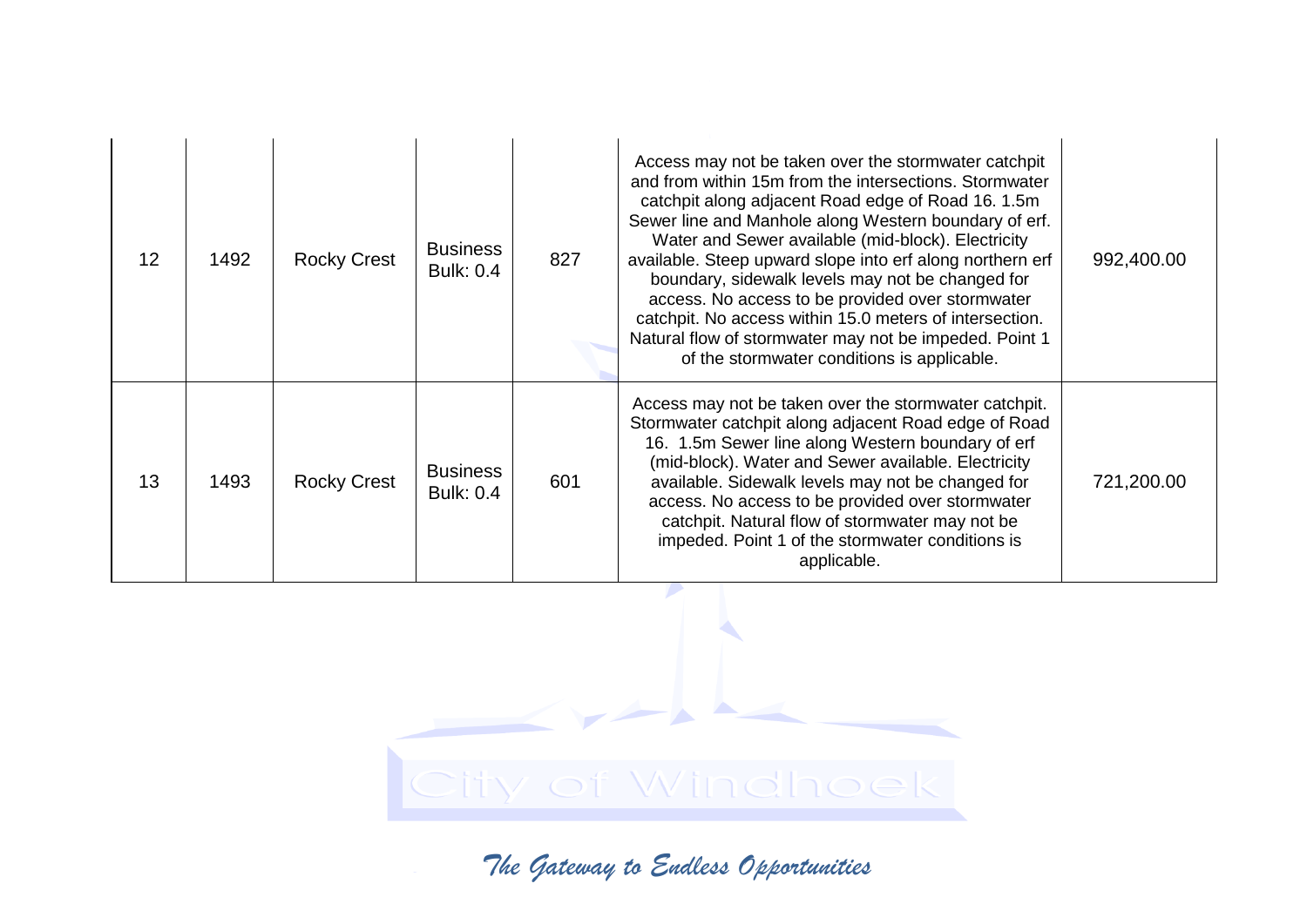| 14 | 1494 | <b>Rocky Crest</b> | <b>Business</b><br><b>Bulk: 0.4</b> | 610 | Access may not be taken over the stormwater catchpit.<br>Stormwater catchpit along adjacent Road edge of Road<br>16. 1.5m Sewer line along Western boundary of erf<br>(mid-block). Water and Sewer available. Electricity<br>available. Steep downward slope into erf along eastern<br>erf boundary, sidewalk levels may not be changed for<br>access. No access to be provided over stormwater<br>catchpit. Stormwater trench flowing over south western<br>corner of erf, natural flow of stormwater may not be<br>impeded. Points 1 to 8 of the stormwater conditions are<br>applicable. | 732,000.00   |
|----|------|--------------------|-------------------------------------|-----|---------------------------------------------------------------------------------------------------------------------------------------------------------------------------------------------------------------------------------------------------------------------------------------------------------------------------------------------------------------------------------------------------------------------------------------------------------------------------------------------------------------------------------------------------------------------------------------------|--------------|
| 15 | 1495 | <b>Rocky Crest</b> | <b>Business</b><br><b>Bulk: 0.4</b> | 843 | No access problem. 1.5m Sewer line and Manhole<br>along North-Western corner of erf (mid-block). Water<br>and Sewer available. Electricity available. Steep<br>downward slope into erf along eastern and southern erf<br>boundaries, sidewalk levels may not be changed for<br>access. No access within 15.0 meters of intersection<br>(curve). Stormwater trench flowing over erf, natural flow<br>of stormwater may not be impeded. Points 1 to 8 of the<br>stormwater conditions are applicable.                                                                                         | 1,011,600.00 |

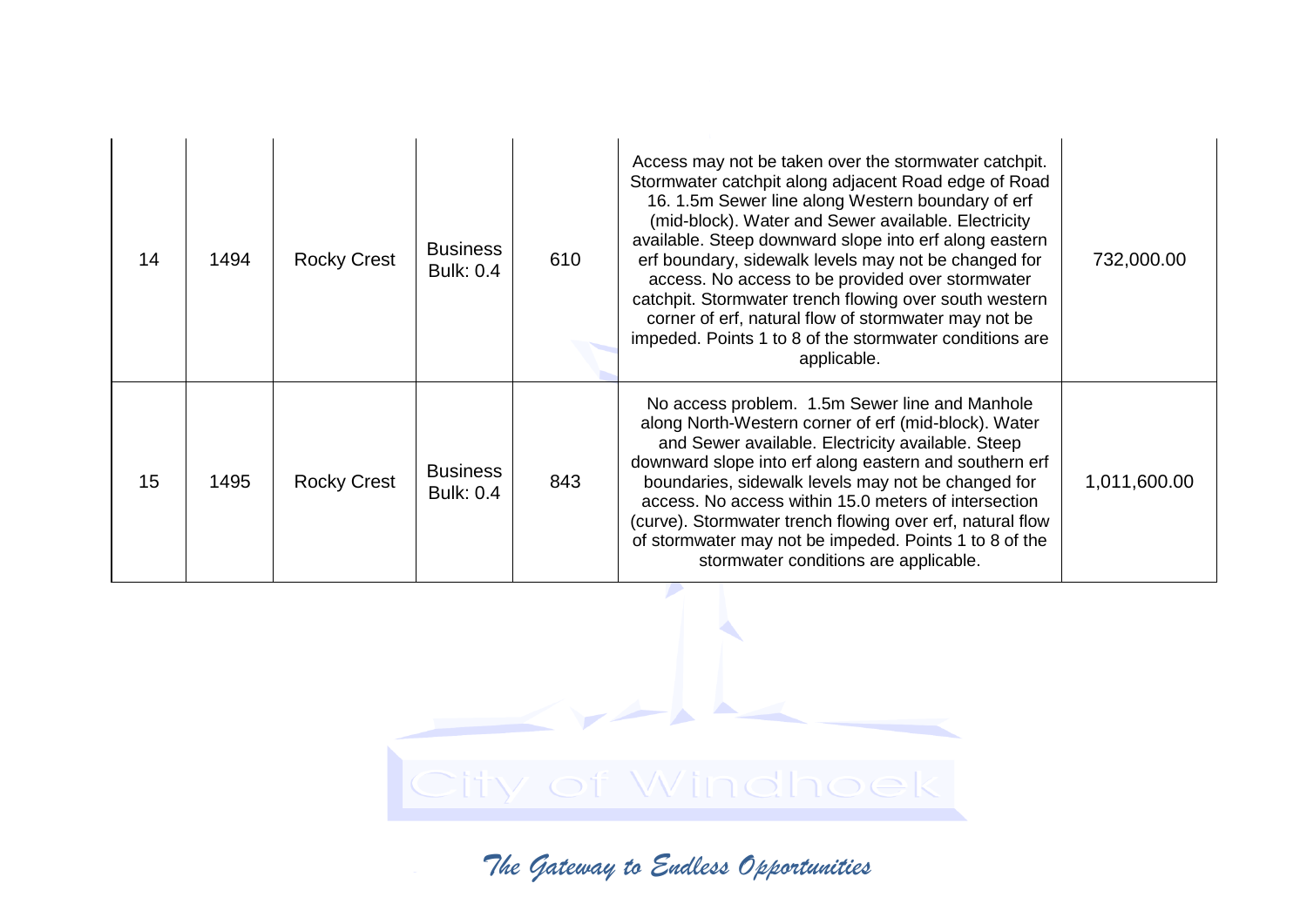| 16 | 1496 | <b>Rocky Crest</b> | <b>Business</b><br><b>Bulk: 0.4</b> | 796 | Access may not be taken over the stormwater catchpit,<br>sewer manhole and from within 15m from the<br>intersection. Stormwater catchpit along adjacent Road<br>edge of Road 16. Sewer Manhole along adjacent Road<br>edge of Road 2. Water and Sewer available. Electricity<br>available. Steep downward slope into erf along western<br>and southern erf boundaries, sidewalk levels may not be<br>changed for access. No access to be provided over<br>catchpit. No access within 15.0 meters of intersection.<br>Stormwater trench flowing over north eastern corner of<br>erf, natural flow of stormwater may not be impeded.<br>Points 1 to 8 of the stormwater conditions are<br>applicable. | 955,200.00 |
|----|------|--------------------|-------------------------------------|-----|-----------------------------------------------------------------------------------------------------------------------------------------------------------------------------------------------------------------------------------------------------------------------------------------------------------------------------------------------------------------------------------------------------------------------------------------------------------------------------------------------------------------------------------------------------------------------------------------------------------------------------------------------------------------------------------------------------|------------|
| 17 | 1497 | <b>Rocky Crest</b> | <b>Business</b><br><b>Bulk: 0.4</b> | 576 | No access problem. Water and Sewer available.<br>Electricity available. Steep downward slope into erf<br>along western erf boundary, sidewalk levels may not be<br>changed for access. Stormwater trench flowing over erf,<br>natural flow of stormwater may not be impeded. Points 1<br>to 8 of the stormwater conditions are applicable.                                                                                                                                                                                                                                                                                                                                                          | 691,200.00 |
| 18 | 1498 | <b>Rocky Crest</b> | <b>Business</b><br><b>Bulk: 0.4</b> | 566 | Access may not be taken over the sewer manhole.<br>Sewer Manhole along adjacent Road edge of Road 2.<br>Water and Sewer available. Electricity available. Steep<br>downward slope into erf along western erf boundary,<br>sidewalk levels may not be changed for access.<br>Stormwater trench flowing over erf, natural flow of<br>stormwater may not be impeded. Points 1 to 6 of the<br>stormwater conditions are applicable.                                                                                                                                                                                                                                                                     | 679,200.00 |

City of Windhoek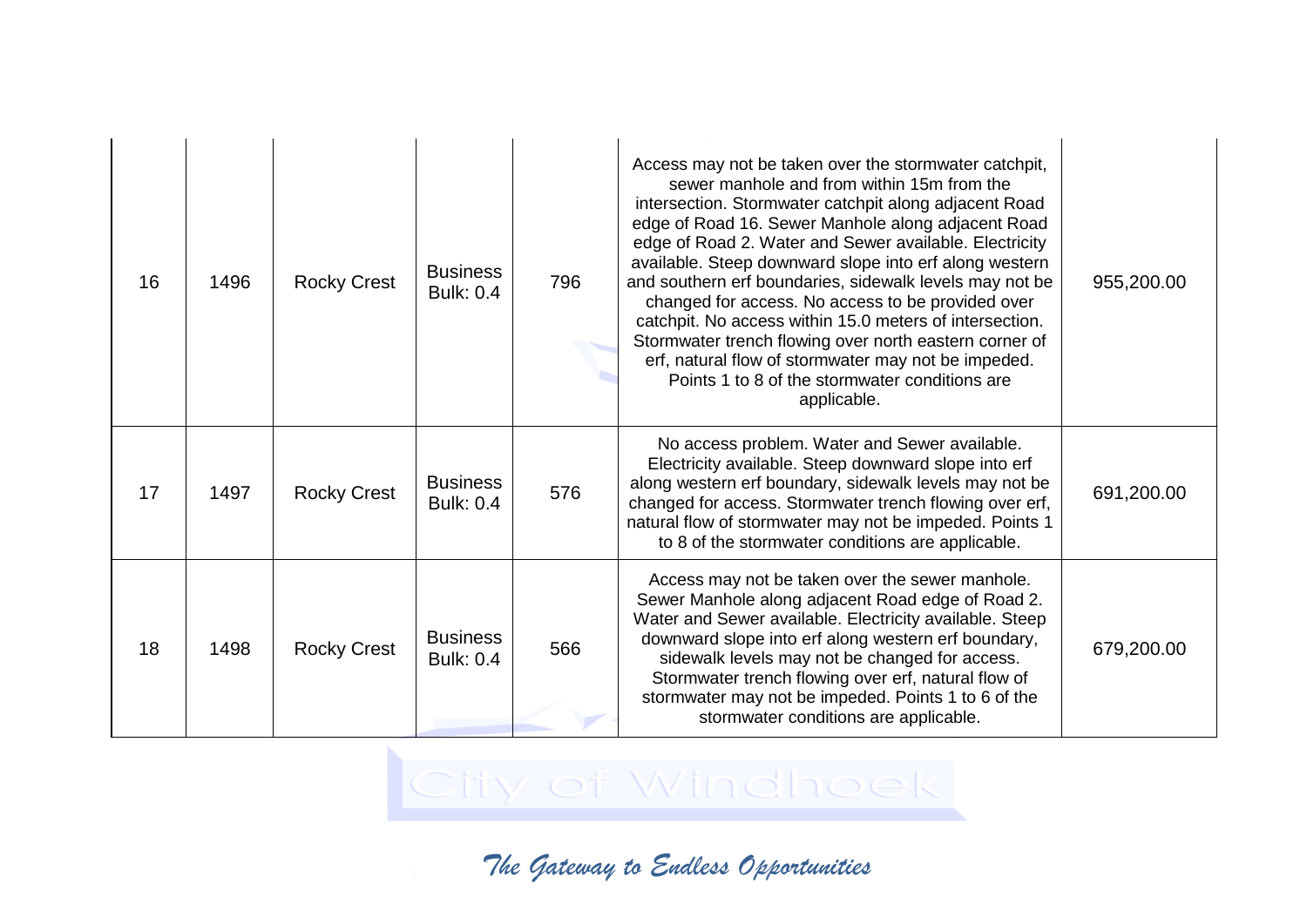| 19 | 1709 | <b>Rocky Crest</b> | <b>Business</b><br><b>Bulk: 0.4</b> | 1226 | Access may not be taken over the stormwater catchpit.<br>Stormwater catchpit along adjacent Road edges of<br>Road 2. Water and Sewer available. Kiosk available for<br>Electrical connection.A 3m building line for each<br>boundary line shall be maintained for future municipal<br>services. Exemption can be granted by Infrastructure<br>Department. A sewer line is situated along the Northern<br>Boundary of the property. Sidewalk levels may not be<br>changed for access. No access to be provided over<br>stormwater catch pit. Stormwater course flowing over<br>erf, natural flow of stormwater may not be impeded.<br>Points 1 to 9 of the stormwater conditions are<br>applicable. | 1,471,200.00 |
|----|------|--------------------|-------------------------------------|------|----------------------------------------------------------------------------------------------------------------------------------------------------------------------------------------------------------------------------------------------------------------------------------------------------------------------------------------------------------------------------------------------------------------------------------------------------------------------------------------------------------------------------------------------------------------------------------------------------------------------------------------------------------------------------------------------------|--------------|
| 20 | 1710 | <b>Rocky Crest</b> | <b>Business</b><br><b>Bulk: 0.4</b> | 1161 | No access problem. Water and Sewer available. Kiosk<br>available for Electrical connection.A 3m building line for<br>each boundary line shall be maintained for future<br>municipal services. Exemption can be granted by<br>Infrastructure Department. A sewer line is situated along<br>the Northern Boundary of the property. Sidewalk levels<br>may not be changed for access. Natural flow of<br>stormwater may not be impeded. Point 1 of the<br>stormwater conditions are applicable.                                                                                                                                                                                                       | 1,393,200.00 |
| 21 | 695  | Academia           | Office<br><b>Bulk 0.4</b>           | 320  | Access available. Water, sewer and electricity available.<br>Sewer manhole on northern corner/erf boundary.<br>Standard stormwater conditions apply (see standard<br>stormwater conditions below). No access to be provided<br>over stormwater catchpit or structure. Sidewalk levels<br>may not be changed. A 3m building line for each<br>boundary line shall be maintained for future municipal<br>services.                                                                                                                                                                                                                                                                                    | \$480,000.00 |